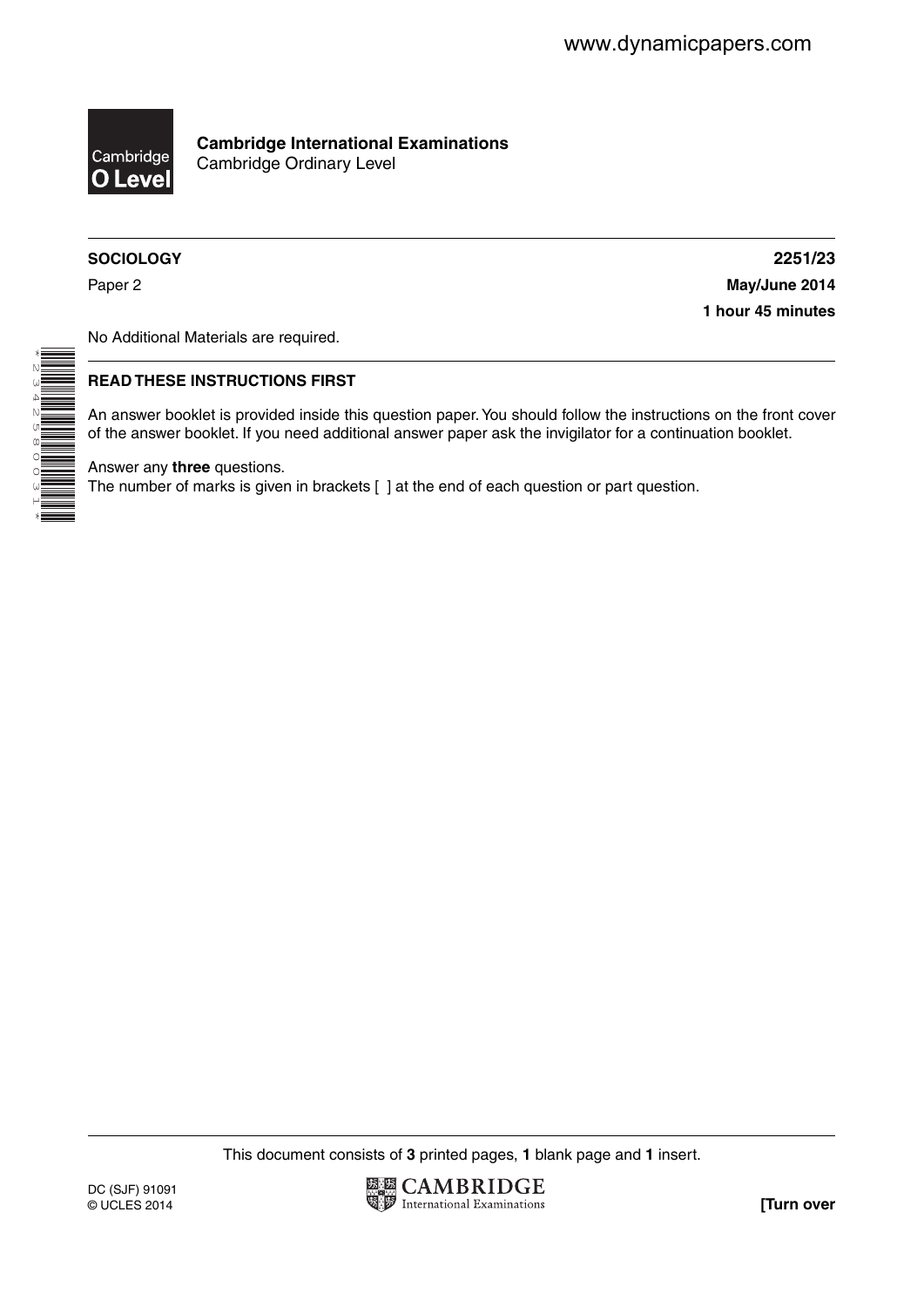### **Section A: The Family**

**1** The family has many functions, one of which is social control. There are cross-cultural variations in the functions performed by the family.

|     | (d) To what extent are there cross-cultural variations in the family?                    | [8]   |
|-----|------------------------------------------------------------------------------------------|-------|
| (C) | Explain how the family acts as an agent of social control.                               | [6]   |
| (b) | Describe two functions that the family performs for children, apart from social control. | [4]   |
| (a) | What is meant by the term <i>function</i> ?                                              | $[2]$ |

**2** It is the norm in modern industrial societies for marriages to be based on monogamy. There may be variations in the conjugal roles performed within marriage.

| (a)   | What is meant by the term <i>monogamy</i> ?                             | [2] |
|-------|-------------------------------------------------------------------------|-----|
| (b)   | Describe two types of conjugal roles.                                   | [4] |
| (C) — | Explain why conjugal roles have changed in modern industrial societies. | [6] |
|       | (d) To what extent have women achieved equality with men in the family? | [8] |

# **Section B: Education**

**3** Some sociologists claim that the education system promotes social mobility. However, it can be argued that social class continues to influence educational achievement.

|   | (a) | What is meant by the term social mobility?                                                                                                                                      | [2] |
|---|-----|---------------------------------------------------------------------------------------------------------------------------------------------------------------------------------|-----|
|   | (b) | Describe two ways that schools may reproduce social inequality.                                                                                                                 | [4] |
|   | (C) | Explain some of the reasons for the underachievement of boys in education.                                                                                                      | [6] |
|   | (d) | To what extent is social class the main factor influencing educational success?                                                                                                 | [8] |
| 4 |     | There are various types of schools, such as state and independent. These all act as an agency of<br>social control and prepare pupils to become the next generation of workers. |     |

| (a) | What is meant by the term independent schools?                          | [2] |
|-----|-------------------------------------------------------------------------|-----|
| (b) | Describe two features of vocational education.                          | [4] |
|     | (c) Explain how schools act as an agency of social control.             | [6] |
|     | (d) To what extent are schools successful in preparing pupils for work? |     |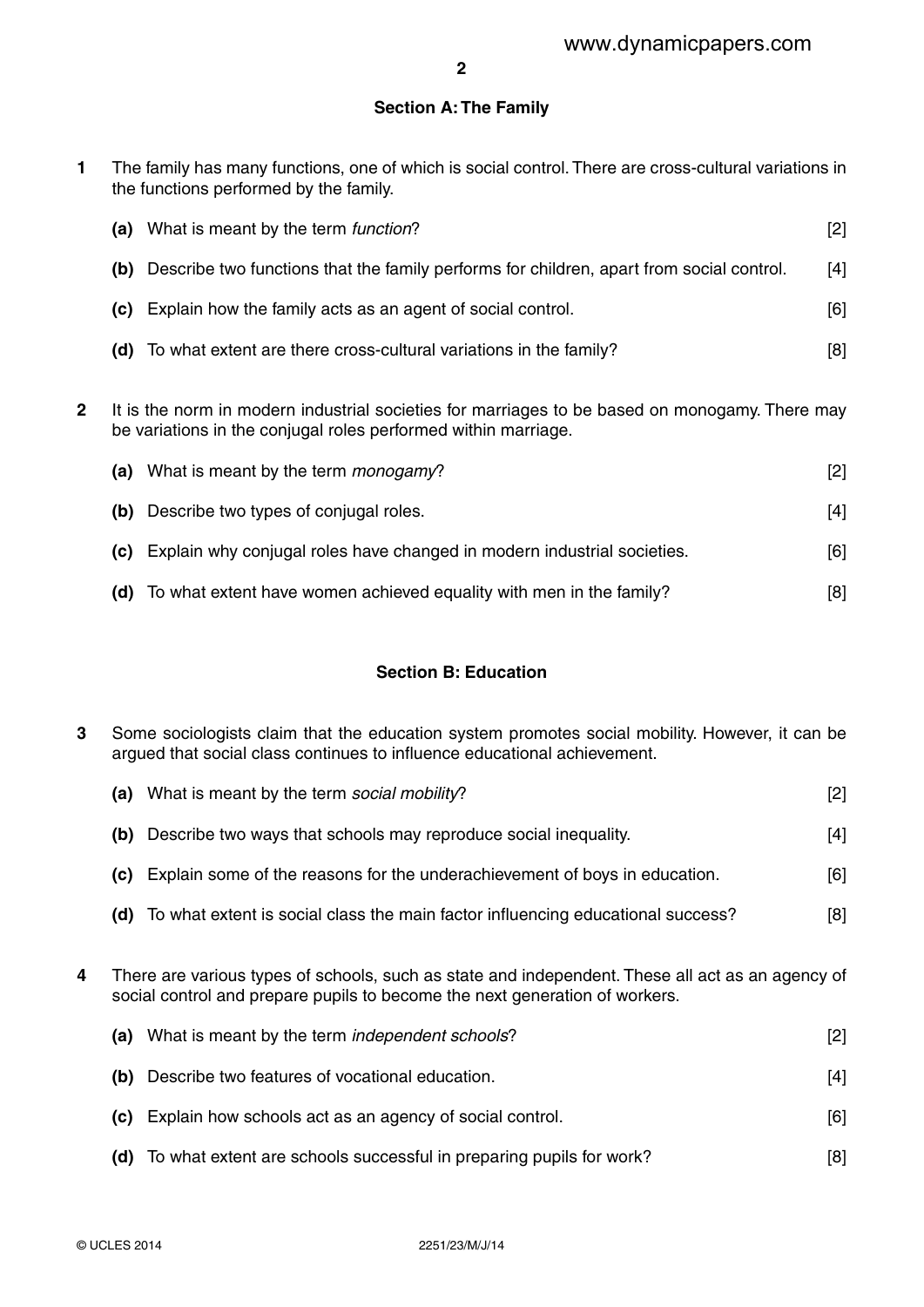#### **Section C: Crime, Deviance and Social Control**

**5** All societies have expectations of how their citizens should behave. Deviance is discouraged through formal and informal agencies of social control.

|   |                                                                                                                                                    | (a) What is meant by the term <i>deviance</i> ?                                                                            | $[2]$ |
|---|----------------------------------------------------------------------------------------------------------------------------------------------------|----------------------------------------------------------------------------------------------------------------------------|-------|
|   | (b)                                                                                                                                                | Describe two agencies of formal social control.                                                                            | [4]   |
|   | (c)                                                                                                                                                | Explain how agencies of informal social control encourage social conformity.                                               | [6]   |
|   |                                                                                                                                                    | <b>(d)</b> To what extent is deviance relative to time and place?                                                          | [8]   |
| 6 | Juvenile delinguency is found throughout modern industrial societies. Relative deprivation is one<br>factor that may explain juvenile delinguency. |                                                                                                                            |       |
|   | (a)                                                                                                                                                | What is meant by the term <i>juvenile delinguency</i> ?                                                                    | [2]   |
|   | (b)                                                                                                                                                | Describe two reasons, apart from relative deprivation, why juvenile delinguency is more likely<br>to occur in urban areas. | [4]   |

- **(c)** Explain why female crime is increasing. **Explain** why female crime is increasing.
- **(d)** To what extent is relative deprivation the main reason for crime? [8]

### **Section D: Media**

**7** The media are an important agency of socialisation and help communicate the dominant values of society. However, sociologists disagree about the ways in which the media influence behaviour.

|     | (a) What is meant by the term <i>dominant values</i> ?                                                       | [2] |
|-----|--------------------------------------------------------------------------------------------------------------|-----|
| (b) | Describe two ways in which the media represent women.                                                        | [4] |
|     | (c) Explain how the media encourage social conformity.                                                       | [6] |
| (d) | To what extent can the influence of the media be explained in terms of the uses and<br>gratifications model? | [8] |

**8** Sociologists disagree about the extent to which the content of the media is determined by the audience. The development of the new media offers new opportunities for the audience.

| (a) l | What is meant by the term new media?                                    | $\lceil 2 \rceil$ |
|-------|-------------------------------------------------------------------------|-------------------|
| (b)   | Describe two features of popular culture.                               | [4]               |
|       | (c) Explain how the new media may be a threat to the traditional media. | [6]               |
| (d)   | To what extent is the content of the media determined by the audience?  | [8]               |